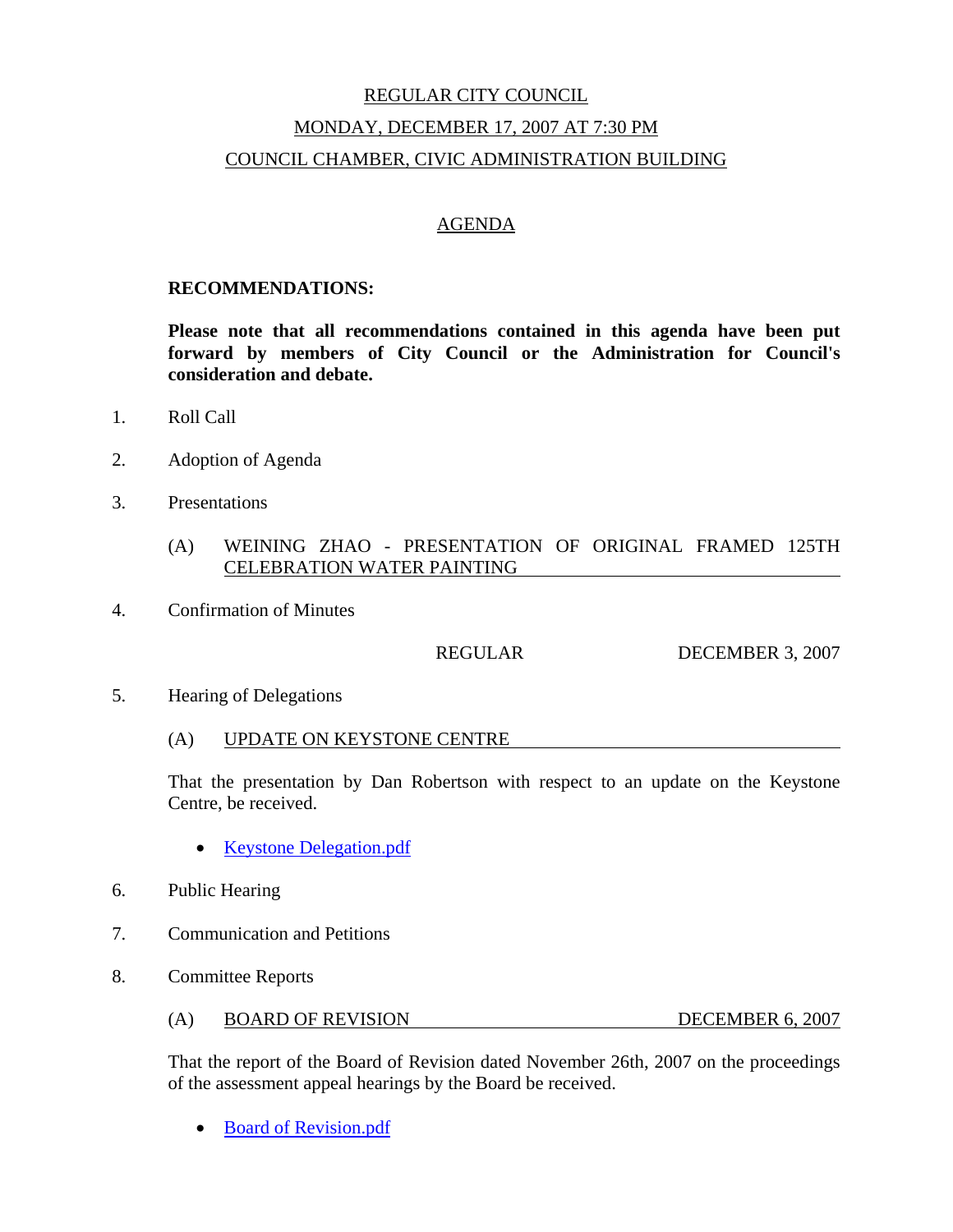# (B) GRANTS REVIEW COMMITTEE REPORT NOVEMBER 29, 2007

That the request of AugustFest Brandon Inc. to carry over the \$17,500 grant to 2008 be approved.

- Grants Review Committee Report.pdf
- 9. Enquiries
- 10. Announcements
- 11. General Business

## (A) COMMUNITY EVENT - LIEUTENANT GOVERNOR'S WINTER FESTIVAL

That the Lieutenant Governor's Winter Festival to be held January 31, February 1 and 2, 2008, be hereby designated a Community Event in the City of Brandon whereby said festival shall include the following pavilions at the listed locations:

Belgian Pavilion - West End Community Centre, 23rd St and Lorne Ave. English Pavilion - The Loft, 111 Seventh St. Metis Pavilion - Western Manitoba Centennial Auditorium, Princess Ave. and 20th St. French Canadian Pavilion - Keystone Centre - Convention Hall, 1125 Eighteenth St. German Pavilion - EastPort Hall, 530 Richmond Ave. East Global Village Pavilion - MMF Hall, 205 College Ave. Icelandic Pavilion - Seniors for Seniors Hall, 311 Park Ave. East. Irish Pavilion - Royal Oak Inn, 3130 Victoria Ave. First Nations Pavilion - Fleming School, 2320 Louise Ave. Philippine Pavilion - ANAF Hall, 31 Fourteenth St. Chinese Pavilion - The Town Centre, Rosser Ave. Scottish Pavilion - Victoria Inn - Imperial Ballroom, 3550 Victoria Ave. Ukrainian Pavilion - Ukrainian Reading Association Hall, 1005 Assiniboine Ave.

• Community Event - Winter Festival.pdf

## (B) PROPOSAL TO SUBDIVIDE 1501 BRAECREST DRIVE (TINES O/B/O BRADLEY SAND AND GRAVEL)

That City Council Motion No. 152 (March 19, 2007) approving with conditions the application of Peter Tines on behalf of the owner, Bradley Sand and Gravel to subdivide 1501 Braecrest Drive (Plan of Survey 863 BLTO Exc.Wly 125 ft. Perp SW1/4 35-10-19 WPM) be amended by:

- (a) deleting conditions 2) and 6) in their entirety; and
- (b) deleting the wording in condition 3) and replacing it with the following wording: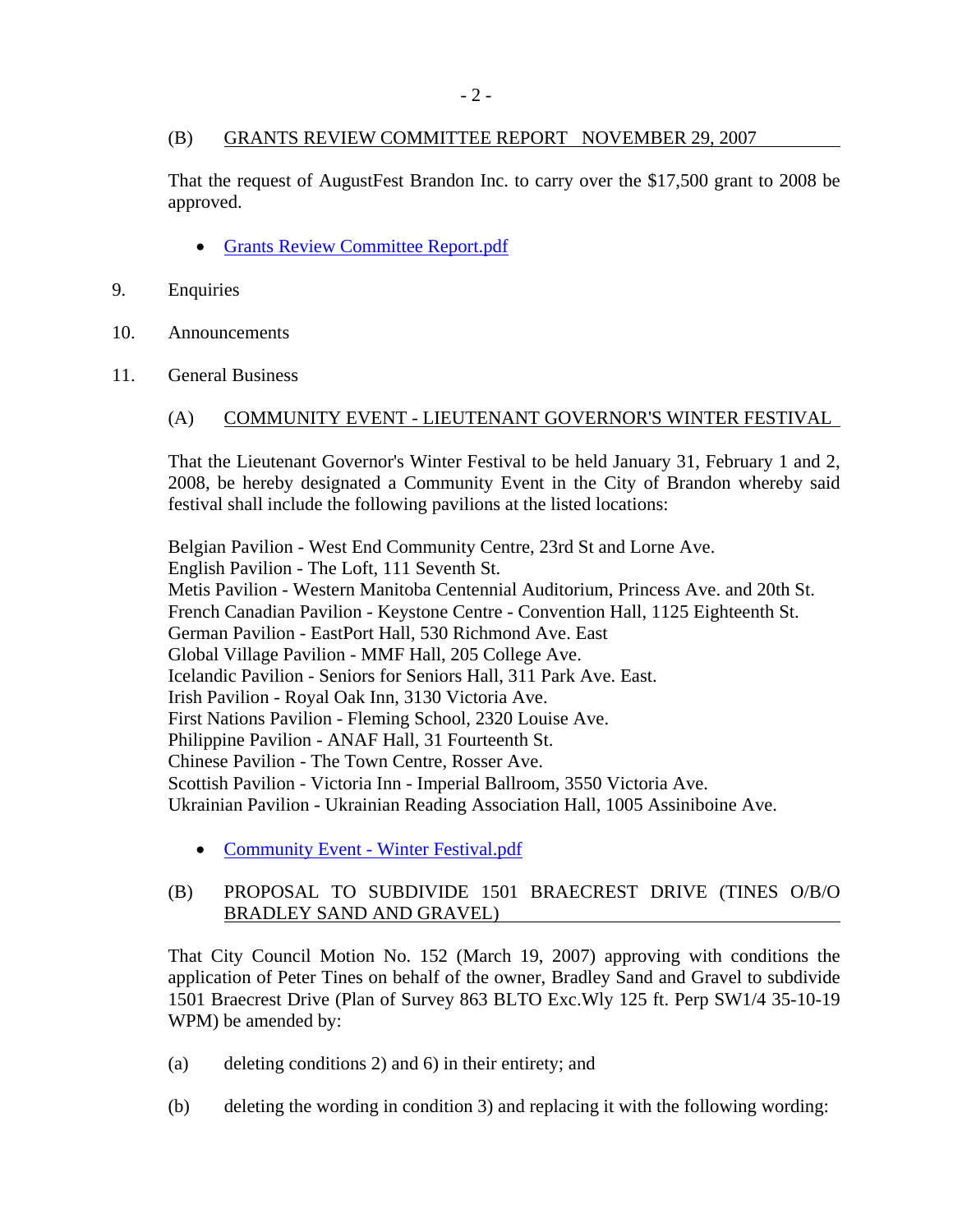3) "the owner or successor of Phase 1 and Phase 2 of the lands to be developed enter into development agreements with the City of Brandon as attached to the report to City Council from the General Manager of Development Services dated December 6, 2007";

and further, that conditions #3, 4 and 5 be relabeled #2, 3 and 4 respectively.

Proposal to Subdivide 1501 Braecrest.pdf

## (C) TENDER NO. 143/07 - WATER TREATMENT PLANT LOW LIFT UPGRADING

That the low bid of ABCO Supply and Service Ltd. for Water Treatment Plant Low Lift Pump Upgrading as per tender and specifications at a cost of \$1,658,582 (including GST) be accepted.

• Tender for Low Lift Upgrade.pdf

## (D) 2008 BORROWING

That pursuant to Section 173(1) of The Municipal Act, the borrowing of funds not exceeding \$5,000,000 for general operating expenses in the 2008 fiscal year be authorized.

• 2008 Borrowing.pdf

#### (E) 2008 INTERIM BUDGET

That pursuant to Section 163 of The Municipal Act, the following interim budget to provide for City of Brandon expenditures, revenues and transfers for the year 2008 be hereby adopted:

| <b>General Fund Expenditures</b>           | \$57,865,902 |
|--------------------------------------------|--------------|
| <b>General Fund Revenues and Transfers</b> | \$57,865,902 |
| <b>General Fund Reserve Expenditures</b>   | \$15,616,347 |
| <b>Utility Fund Expenditures</b>           | \$17,453,256 |
| <b>Utility Fund Revenues and Transfers</b> | 17,453,256   |
| <b>Utility Fund Reserve Expenditures</b>   | 4,000,000    |

• 2008 Interim Budget.pdf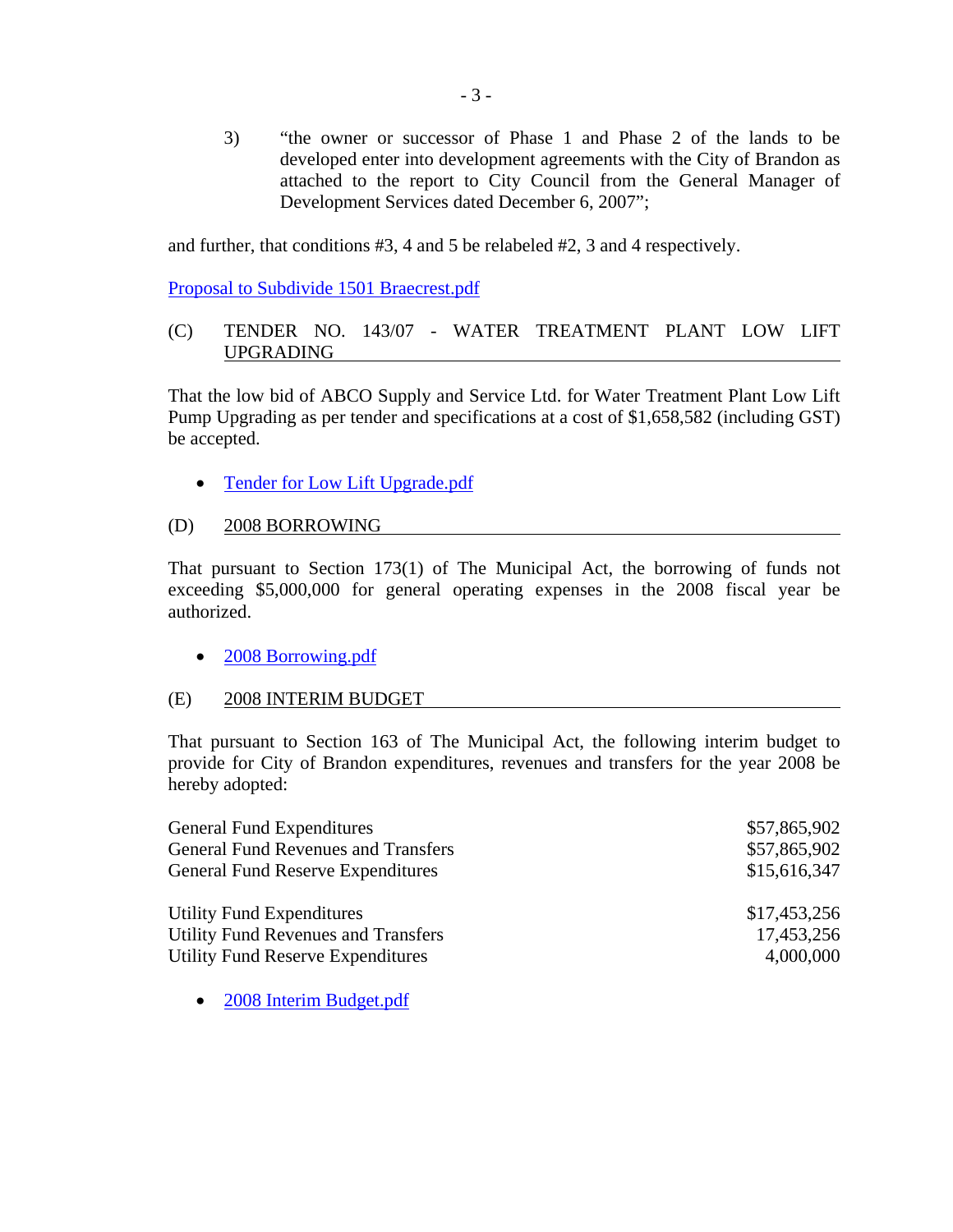#### 12. By-laws

NO. 6883 TO REZONE 1910 BELL AVENUE FROM DR DEVELOPMENT RESERVE ZONE TO CAR COMMERCIAL ARTERIAL ZONE, RMD RESIDENTIAL MODERATE DENSITY MULTIPLE FAMILY ZONE, RLD RESIDENTIAL LOW DENSITY MULTIPLE FAMILY ZONE, RSF RESIDENTIAL SINGLE FAMILY ZONE AND PR PARKS AND RECREATION ZONE (EXECUTIVE HOMES 2000 LTD. O/B/O TOD ENTERPRISES LTD. AND NORLIT ENTERPRISES LTD.) 2ND READING AND ABEYANCE OF 3RD READING

That By-law No. 6883 to re-zone 1910 Bell Avenue (Pt. SE 1/4 34-10-19 WPM) from DR Development Reserve Zone to CAR Commercial Arterial Zone, RMD Residential Moderate Density Multiple Family Zone, RLD Residential Low Density Multiple Family Zone, RSF Residential Single Family Zone and PR Parks and Recreation Zone based on the concept plan presented by the applicant at the November 21st, 2007 meeting of the Planning Commission, be read a second time.

That in accordance with Subsection 74(3) of the Planning Act, the alterations to Zoning By-law No. 6883 during the public hearing be deemed minor ones that do not change the intent of the by-law and as a result, a second public hearing to receive representation on said alterations is not required.

That third reading of By-law No. 6883 be held in abeyance pending the execution of a development agreement between the City of Brandon and the applicant.

 $\bullet$  By-law No. 6883.pdf

NO. 6888 TO AMEND FEE SCHEDULE BY-LAW NO. 6852 TO INCLUDE FEES FOR 2008 TO 2010 AMENDMENT, 2ND AND 3RD READINGS

That By-law No. 6888, be amended by deleting therefrom Page 8 of Schedule "A" in its entirety, and substituting therefor the revised Page 8 which sets out, in part, the off-peak pass transit pass rates.

That By-law No. 6888, to amend Fee Schedule By-law No. 6852 to include fees for 2008-2010, as amended, be read a second time.

That this by-law be read a third and final time.

• By-law No. 6888.pdf